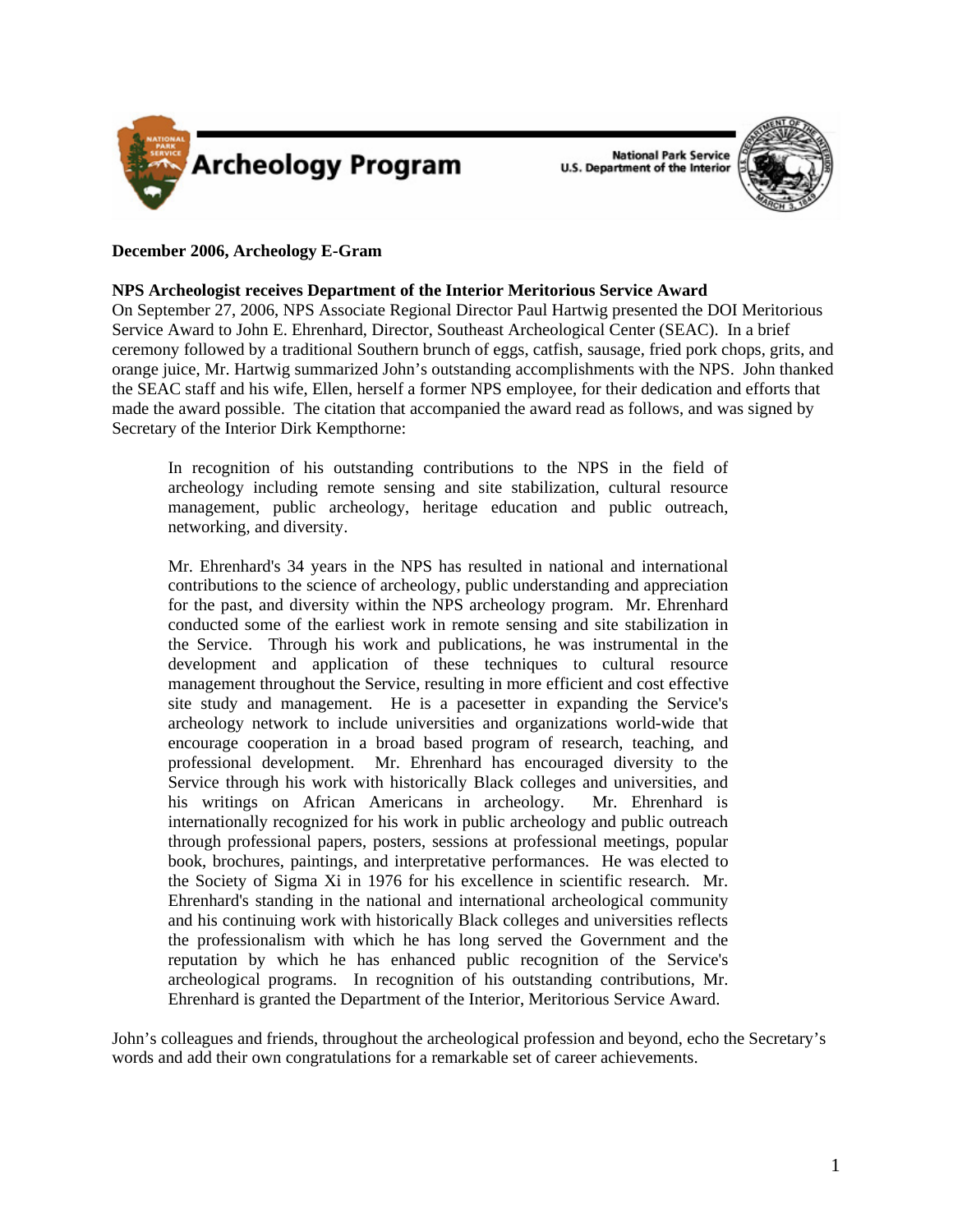### **Archeological Research in the Parks**

The Archeology Program has added several new pages detailing archeological projects in national parks to its website. The pages describe a variety of projects, including ongoing documentation of ancient village sites along Alaska's Alagnak and Brooks Rivers, Katmai NP&P and the discovery of a Tlingit fort built for battle with Russian colonists in Sitka NHP; the survey and inventory of Indian camp and quarry sites, frontier farm sites, Civil War fortifications, and 19th century tenant houses in the District of Columbia's Rock Creek Park; the discovery of several significant Early Archaic sites along the Potomac floodplain in Maryland's C&O Canal NHP; the collaborative Chaco Digital Initiative, pulling together much of the widely dispersed archeological data collected from New Mexico's Chaco Canyon; a new assessment of previous archeological studies at Franklin Court in Independence NHP in Philadelphia; a three-year study of Harpers Ferry NHP's historical U.S. Armory Grounds in West Virginia; a survey for precontact sites in the high altitude regions of Olympic, Mount Rainier, and North Cascades NP in Washington; and an underwater study of shipwrecks and other cultural resources in the waters off Virginia's Jamestown Island. These studies first appeared in the **Projects in Parks** feature of the **Archeological E-Gram**.

**Find all of these studies online at [www.cr.nps.gov/archeology/sites/npsites.htm](http://www.cr.nps.gov/archeology/sites/npsites.htm)**

#### **Cultural Resource Vacancies in NPS advertised**

Three cultural resource positions are currently posted on USAJOBS[\(www.usajobs.gov](http://www.usajobs.gov)): *Chief, Historic Landscapes program, NCPTT.*  Vacancy announcement number: NPSWASO-06-114 Closing date: January 12, 2007 [http://jobsearch.usajobs.opm.gov/getjob.asp?JobID=51392003&AVSDM=2006%2D12%2D12+08%3A5](http://jobsearch.usajobs.opm.gov/getjob.asp?JobID=51392003&AVSDM=2006%2D12%2D12+08%3A56%3A28&Logo=0&q=NPSWASO-06-114+&FedEmp=N&sort=rv&vw=d&brd=3876&ss=0&FedPub=Y&SUBMIT1.x=102&SUBMIT1.y=15) 6%3A28&Logo=0&q=NPSWASO-06- 114+&FedEmp=N&sort=rv&vw=d&brd=3876&ss=0&FedPub=Y&SUBMIT1.x=102&SUBMIT1.y=15 *Assistant Director, Park Cultural Resources Programs*  Vacancy announcement number: **NPSWASO-06-133** Closing date: February 5, 2007 [http://jobsearch.usajobs.opm.gov/getjob.asp?JobId=51357906&AVSDM=12%2F15%2F2006+4%3A57%](http://jobsearch.usajobs.opm.gov/getjob.asp?JobId=51357906&AVSDM=12%2F15%2F2006+4%3A57%3A11+PM) 3A11+PM *Chief Historian, NPS*  Vacancy announcement number: **NPSWASO-06-128** Closing date: January 19, 2007 [http://jobsearch.usajobs.opm.gov/getjob.asp?JobID=51347086&AVSDM=2006%2D12%2D11+08%3A1](http://jobsearch.usajobs.opm.gov/getjob.asp?JobID=51347086&AVSDM=2006%2D12%2D11+08%3A19%3A20&Logo=0&q=supervisory+historian&FedEmp=N&sort=rv&vw=d&brd=3876&ss=0&FedPub=Y&SUBMIT1.x=0&SUBMIT1.y=0&SUBMIT1=Search+for+Jobs) 9%3A20&Logo=0&q=supervisory+historian&FedEmp=N&sort=rv&vw=d&brd=3876&ss=0&FedPub= Y&SUBMIT1.x=0&SUBMIT1.y=0&SUBMIT1=Search+for+Jobs

All positions are open to qualified people inside and outside of the Federal government.

#### **Teaching with Historic Places Posts new Archeological Lesson Plan**

The Teaching with Historic Places (TwHP) program introduced its 130th online lesson plan and its 10th on archeology. In *New Philadelphia: A Multiracial Town on the Illinois Frontier*, students meet "Free Frank" McWorter, a formerly enslaved man who founded the town, sold lots, and farmed to earn money to buy his family out of slavery. Students also learn how archeological investigations uncover clues about the development, life, and eventual decline of the town. Charlotte King, an intern with the NPS Archeology Program, wrote the lesson with the assistance of professors at the University of Maryland and University of Illinois, Urbana-Champaign; the Illinois State Museum; Illinois State Archives; members of the New Philadelphia Association; descendants of "Free Frank" McWorter; and others. **You can read the lesson plan at [http://www.cr.nps.gov/nr/twhp/wwwlps/lessons/130newphila/.](http://www.cr.nps.gov/nr/twhp/wwwlps/lessons/130newphila/)**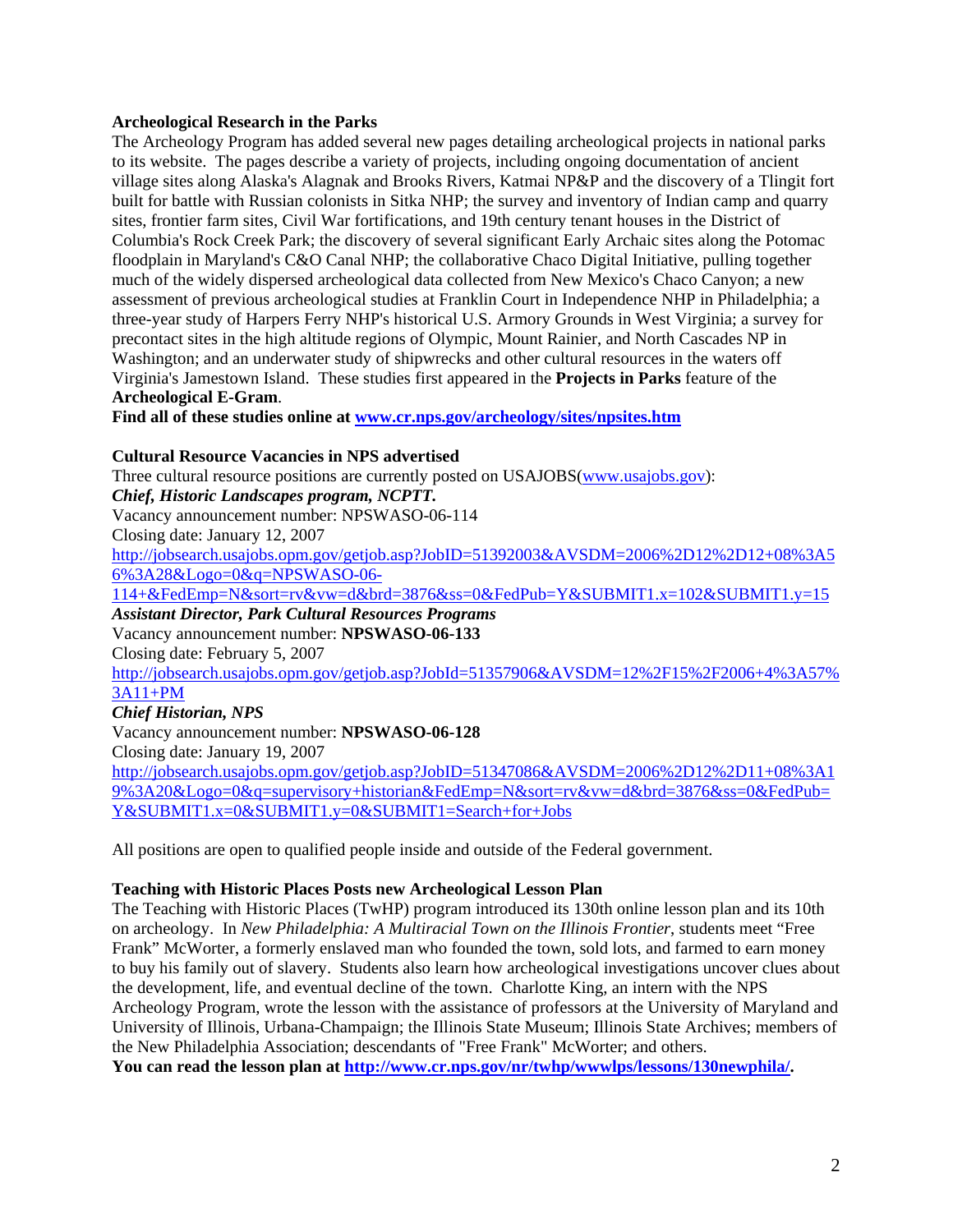## **FY2007 Archeological Resource Protection Act (ARPA) Grants Program**

The NPS Division of Law Enforcement, Security and Emergency Services is accepting applications for Archaeological Resource Protection Act (ARPA) Program Grants for FY2007. These funds are to assist law enforcement in effectively reducing or eliminating ARPA related criminal activity on NPS lands. Funding will be allocated to target the highest priority ARPA crimes system-wide by assisting with investigations, overtime, travel, training, extension of non-permanent personnel, and equipment.

All parks with ARPA enforcement and investigative issues are strongly encouraged to apply; the Grants Coordinator should be contacted no later than January 10, 2007. Future ARPA funding is distributed based on a year-to-year record of accomplishment of documenting and addressing ARPA related criminal activity; and on identifying and addressing the emergence of new and extraordinary ARPA threats. To improve effectiveness in both securing and efficiently distributing ARPA funds, it is essential to identify the overall scope of need. Your request for funding will help identify the needs of the field and address the level of funding available to the agency in the future.

ARPA funds will be allocated based on the attached project proposal guidelines. Reports articulating measurable outcomes from funded projects are required from the grantees by the close of FY 2007. Last year approximately \$60,000 was awarded to the field for ARPA-related activities. **For further information, contact NPS Division of Law Enforcement, Security and Emergency Services ARPA Program Coordinator** 

### **Discussion of the Value of Public Archeology in the SAA Archaeological Record**

In the November 2006 issue of the Society for American Archaeology's newsletter, *The SAA Archaeological Record,* University of Oklahoma Professor Paul Minnis notes that there is little professional discussion or curiosity about public perceptions of the contributions that archeological research makes. In "Answering the Skeptic's Question," he challenges the profession to articulate tangible benefits of a public archeology program that are relevant to the average American. Minnis suggests that an inability to identify meaningful contributions leaves archeology vulnerable in an increasingly competitive funding environment. Scott Ingram (ASU, graduate student), Robert Kelly (UWY, past SAA president), Barbara Little (NPS), Lynn Sebastian (SRI Foundation, past SAA president), Dean Snow (PA State, SAA president-elect), and Katherine Spielmann (ASU) responded to the challenge. Their vigorous responses identified a number of tangible benefits, including counteracting racism, providing a more accurate picture of the past, tourism, and assisting in re-invigorating traditional farming practices in marginal areas. More discussion on this important topic is anticipated in future issues of *The SAA Archaeological Record.* 

**Find the newsletter online at www.saa.org/publications/theSAAarchRec/ (SAA member number and password required for current issue)** 

### **Preserve America Summit reports available for comment**

The Preserve America Summit was held October 18-20, 2006, in New Orleans to explore achievements and potential of the national historic preservation program. The Advisory Council on Historic Preservation (ACHP) reports that recommendations from the summit "will help local communities throughout the United States take full advantage of existing preservation tools, as well as identify innovative concepts for future success." Eleven topical panels, each with one or more federal and nonfederal co-chairs, met during the summer of 2006 and again at the Summit to develop recommendations. Each of the following panel reports is now available for comment; comments are due by January 16, 2007.

- Building a Preservation Ethic and Public Appreciation for History
- Coordinating the Stewardship and Use of Our Cultural Patrimony
- Determining What's Important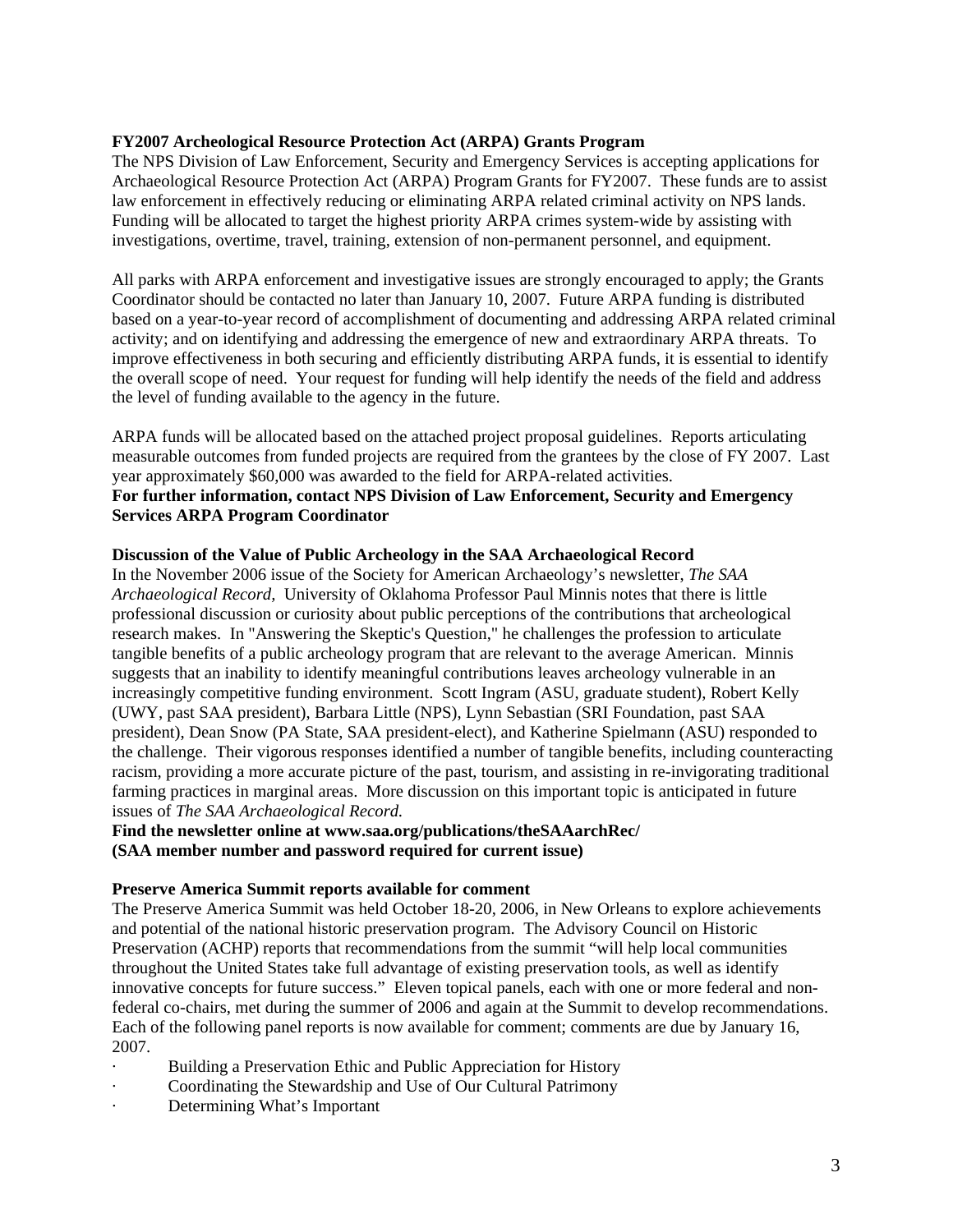- Protecting Places That Matter
- · Improving the Preservation Program Infrastructure
- Dealing With the Unexpected
- · Addressing Security
- · Using Historic Properties as Economic Assets
- · Involving All Cultures
- Fostering Innovation
- Participating in the Global Preservation Community

## **Details and instructions for submitting comments are available on the Council's website: <http://www.achp.gov/>.**

## **Questions should be directed to Director, Office of Preservation Initiatives, ACHP.**

## **BLM and UAF offer museum research grant**

The University of Alaska Museum of the North (UAM) and the Bureau of Land Management (BLM), Fairbanks, have announced a co-sponsored fellowship to conduct research with archaeological collections at UAM. BLM has more than 1,300 accessioned collections at UAM, containing an estimated 500,000 to 700,000 artifacts from all periods of human occupation of Alaska.

Research projects must focus on UAM collections, although projects may utilize other collections, including those from other UAM departments. Applicants must be currently enrolled graduate or undergraduate students at a U.S. institution. Proposals will be reviewed by UAM and BLM staff based on academic quality and feasibility. The maximum award is \$3,000 USD including travel, lodging, and per diem. Notification of grant awards will occur by February 7, 2007.

## **For information about UAM archeology collections, contact Archaeology Collections Manager. For information about proposal submission, contact UAM Archeology Curator.**

# **U.S. World Heritage Tentative List Project**

On behalf of the Department of the Interior, the NPS Office of International Affairs invites qualified property owners to submit applications for inclusion in a new "U.S. Tentative List," a list of candidate sites that may qualify for nomination to the World Heritage List. The applications must be completed and returned by April 1, 2007. The Department will then consider those sites for nomination over the ensuing decade (2009-19).

Any property for which an application is filed must satisfy at least one of the World Heritage Criteria, among other requirements. U.S. law also requires that the property be *nationally* significant (i.e., formally designated as a National Historic Landmark or a National Natural Landmark or be a federal reserve of national importance, such as a national park, national monument, or wildlife refuge) and that all owners consent to the proposal and be willing to agree to protective measures for the property. **For more information visit: http://www.nps.gov/oia/topics/worldheritage/tentativelist.htm A copy of the application may be obtained by writing to U.S. World Heritage Tentative List Project, Office of International Affairs, NPS, 1201 Eye Street NW (0050), Washington, DC 20005**

## **Federal Archeologists Testify in Trial of Saddam Hussein**

Two Federal archeologists provided evidence of war crimes in the trial of former Iraqi leader Saddam Hussein. Retired National Park Service archaeologist Doug Scott of Lincoln, Nebraska, an expert witness in forensic archaeology of battlefields, presented his analysis of a 1988 death scene in the Kurdish village of Koreme.

Based on the way bullet casings fell and the fact that the remains of 27 people had bullet wounds in the back of the head, Scott's experience led him to testify under oath that the human remains from the Anfal Campaign were not the result of a combat action but an execution.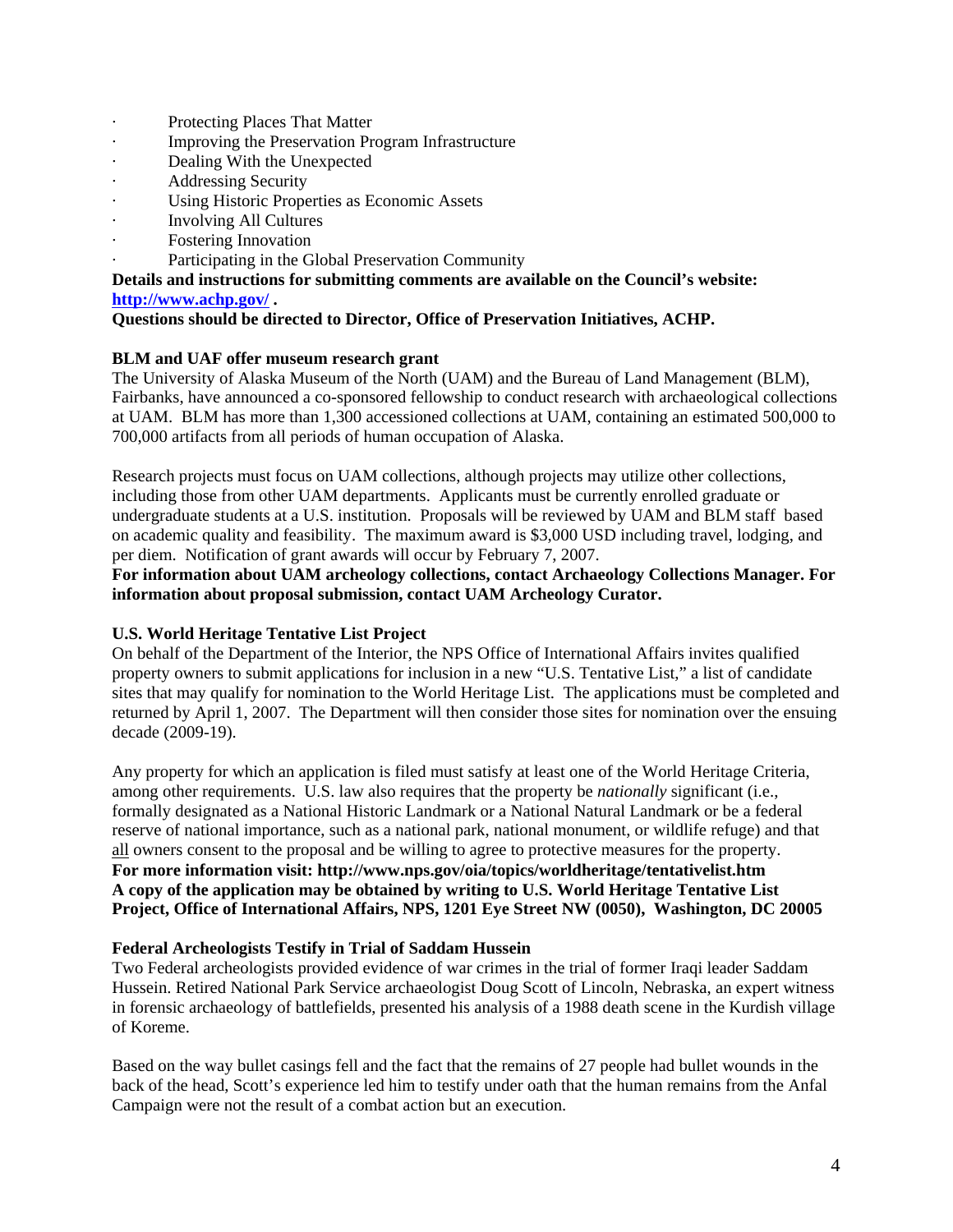Scott spent nearly 23 years with the NPS, retiring in January from the Midwest Archaeology Center in Lincoln. Scott also spent more than eight years with the Bureau of Land Management for a 30-plus year career with the Department of Interior.

Forensic archaeologist Michael "Sonny" Trimble, Director of the COE Curation Center of Expertise, also served as an expert witness in Saddam Hussein's trial. Trimble leads the Iraq Mass Graves Investigation Team, an international group of forensic anthropologists whose job is to assemble evidence of Saddam's alleged genocides.

The team has worked under stressful conditions in Iraq since July 2004, excavating and analyzing the remains of hundreds of Iraqis thought to have been killed during two campaigns by Hussain's government in 1988 and 1991.

In more than five hours of testimony at the Iraqi High Tribunal in Baghdad's Green Zone, Trimble described the deaths of 301 Kurds found by his team in three mass graves. From articles by Jeffrey G. Olson, NPS Public Affairs; and by Kristen Hinman, New York Times. **See January 2006 Archeological E-gram for more information about the Mass Graves Investigation Team and about Doug Scott.**

#### **Message from Editorial and Production Staff of Archeology E-Gram**

This past year Archeology Program staff distributed 12 monthly issues of the Archeology E-Gram to all NPS archeologists; four electronic mailing lists; and many NPS park superintendents, cultural resource managers, and others interested in Federal and public archeology. In addition to electronic distribution of current issues, previous issues are now available on InsideNPS, and will soon be available on the Archeology Program website through the "What's New" page at [http://www.cr.nps.gov/archeology/NEW.HTM.](http://www.cr.nps.gov/archeology/NEW.HTM) Nine of the **Projects in Parks** features have been posted to "Archeology in the Parks" at [www.cr.nps.gov/archeology/sites/npsites.htm](http://www.cr.nps.gov/archeology/sites/npsites.htm) as well.

We have thoroughly enjoyed working with everyone who contributed to the Archeology E-Gram. The production and editorial staff of the Archeology E-Gram hope that you have found the newsletter useful, and wish you and your families all the best for the holidays and for the coming year.

### **Projects in Parks: Cultural Resource Survey and Inventory of the Cape Krusenstern Beach Ridge Complex, Cape Krusenstern National Monument, AK**

The Cape Krusenstern beach ridge complex is one of the premier archaeological sites in the North American Arctic. It is the focal point of the Cape Krusenstern NHL, which encompasses the entire 560,000 acre Cape Krusenstern NM. The beach ridge complex is composed of 114 ancient beach ridges containing every known cultural tradition in northwest Alaska from the last 5,500 years. Archeological sites on the beach ridges were first investigated in the 1950s and 1960s by pioneering Arctic archaeologist J. Louis Giddings, Jr. and his student, Douglas Anderson.



Chris Young (NPS) and U Washington graduate student Shelby Anderson record a housepit. (NPS photo)

This year, the monument began a project to survey and inventory the

entire 10 mile long 2.5 mile wide Cape Krusenstern beach ridge complex. The goal of the project is to integrate the cultural resource and environmental data into a comprehensive management plan that will help NPS address coastal erosion; cultural resources documentation, preservation, and protection; and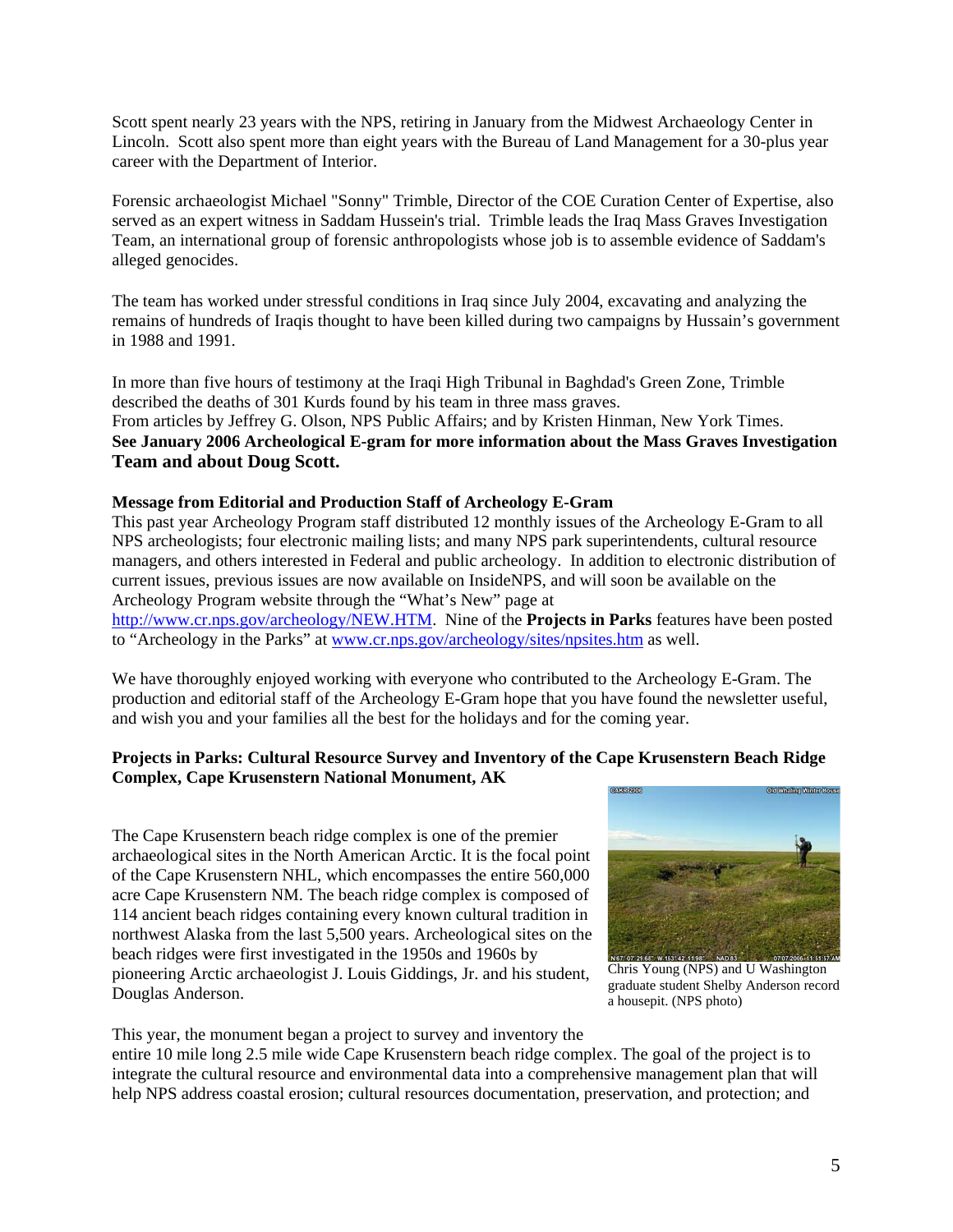various local access land use issues in Cape Krusenstern NM. The 2006 field season focused on cultural resource inventory; subsequent years will also include cultural anthropological, geomorphological, and paleoenvironmental components. This is a 2007-2009 International Polar Year project.

### **Methods used**

Project personnel included three permanent Western Arctic Parklands NPP cultural resource staff; two undergraduate students and one graduate student from the University of Alaska, Anchorage; two graduate students from the University of Alaska, Fairbanks; and two University of Washington graduate students. The project also received invaluable support from the Alaska Regional Office GIS team.

Accupoint Inc.'s Anchorage office supplied equipment and services worth more than \$15,000 in order to establish a GPS continuously operating reference station (CORS) in Kotzebue. This station enables the project to have decimeter accuracy for all GPS data collected within the project area and sub meter accuracy for GPS data collected within several hundred miles of Kotzebue. The general public can access the CORS data via the internet at Accupoint's web site.

## **Results of the first season**

In three weeks, two teams recorded 43,997 GPS positions mapping 4,161 modern, historic, and prehistoric cultural features and artifacts. Eighty-eight percent of the GPS locations have a horizontal accuracy between 0-15 cm with 95% between 0-30 cm. The teams used a Trimble GeoXH handheld and a Trimble Ranger/ProXH with Zephyr dual-frequency antennas. Site and feature data and artifact attributes were recorded and stored in the GPS data loggers. All photos taken in the field were processed using GeoSpatial Experts GPS-Photo Link software. This program watermarks photographs with ID and GPS derived location information.

Approximately 16,768 acres were surveyed using transect intervals between 10 and 20 meters and 1,874 shovel test probes were placed at irregular intervals and within cultural features. Sixty-five charcoal samples and six structural wood samples were recovered for radiocarbon and wood identification analyses and 13 seal bones for isotopic analysis. Only 14 artifacts were curated for further analysis and study. Because of the hyper accuracy of the GPS positions recorded, all other artifacts were documented and left where found.

Long sections of coastline were also recorded using GPS in order to establish baseline data to better monitor increasing coastal erosion, which has intensified throughout northwest Alaska over the last decade. Erosion at the villages of Shishmaref (surrounded by Bering Land Bridge National Preserve) and Kivalina (on the northern boundary of Cape Krusenstern National monument) is an annual event and both villages are planning to relocate. The same forces acting upon the villages are also affecting nearly 200 miles of culturally rich NPS administered coastline.

The first year data has yet to be completely analyzed, but preliminary work indicates that about 200 new sites were identified and recorded and more than 50 previously known sites where located and updated. Sites attributed to Denbigh, Choris, Ipiutak, Birnirk and Thule cultures were identified, as well as historic whaling period sites and modern Inupiaq camps.